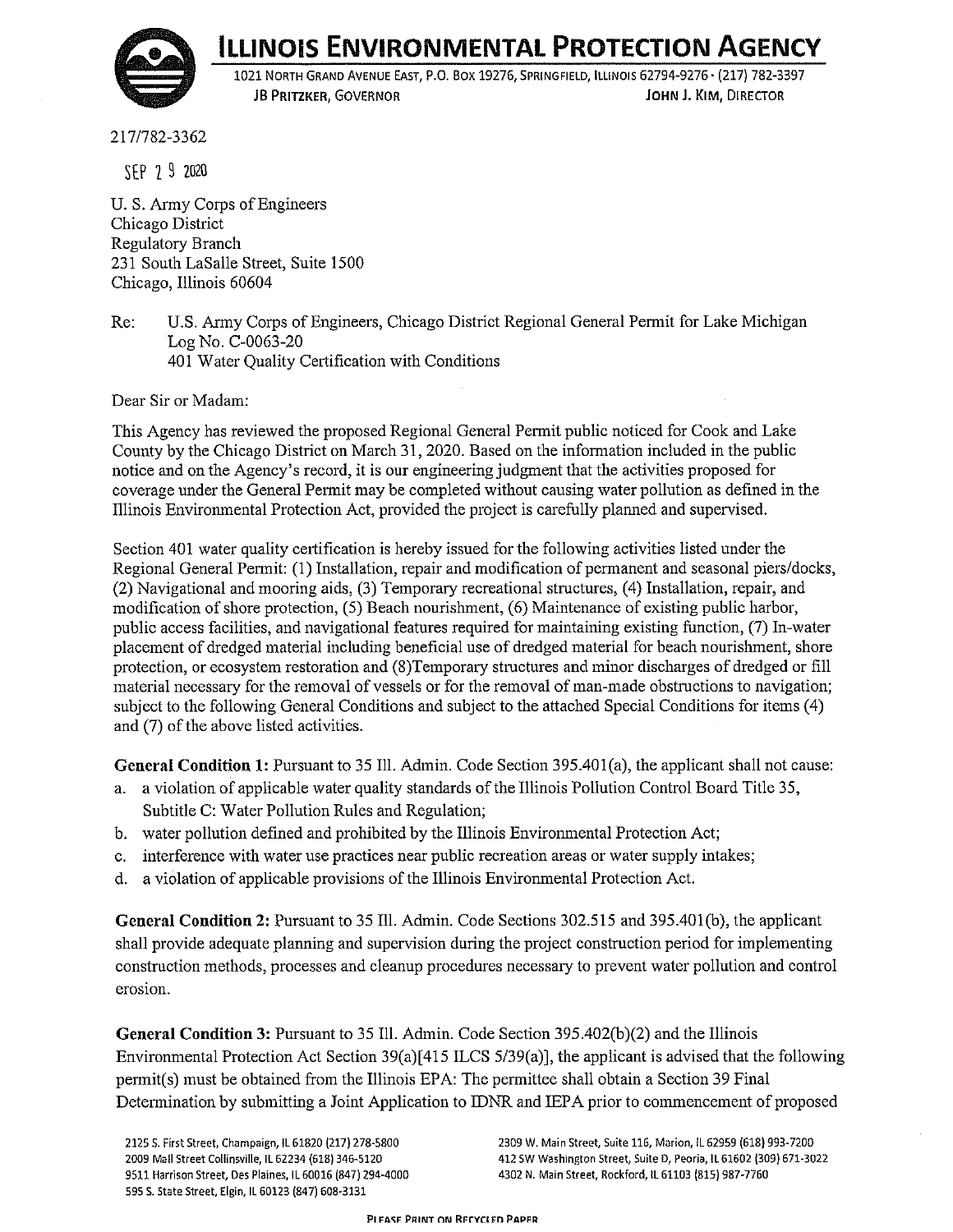## Page No. 2 Cook and Lake County Regional General Permit Lake Michigan Activities 401 Water Quality Certification Log# C-0063-20

construction. The applicant must obtain permits to construct sanitary sewers, water mains, and related facilities prior to construction.

**General Condition 4:** Pursuant to 35 Ill. Admin. Code Section 302.105(f)(l)(F), prior to proceeding with any work in accordance with this Regional Permit, potential impacts to State threatened or endangered species and Natural Areas shall be determined in accordance with applicable consultation procedures established under 17 Ill. Admin Code Part 1075. The Department of Natural Resources (IDNR) Ecological Compliance Assessment Tool (EcoCAT) is available to complete consultation at http://dnr.illinois.gov/EcoPublic/. IfIDNR determines that adverse impacts to protected natural resources are likely, the applicant shall address those identified concerns with IDNR through the consultation process. Please contact IDNR, Impact Assessment Section at 217-785-5500 if you have any questions regarding consultation.

**General Condition 5:** Pursuant to 35 Ill. Admin. Code Sections 302.105(a), 302.105(c)(2)(B) and 395.40l(a), for any project that involves a waterbody with a USEPA approved Total Maximum Daily Load (TMDL) allocation for a pollutant parameter that is reasonably expected to exist within the resulting discharge, additional measures which ensure consistency with the assumptions and requirements of the TMDL must be developed and incorporated with the construction plan. TMDL program information and water listings are available at https://www2.illinois.gov/epa/topics/water-quality/watershedmanagement/tmdls/Pages/reports.aspx.

**General Condition 6:** Pursuant to 35 Ill. Admin. Code Section 302.515, in-water construction including mechanical dredging operations shall be conducted in a manner to minimize resuspension of materials in the water column using techniques such as careful equipment use, use of equipment modifications such as closed clamshell buckets, use of turbidity curtains during dredging and use of sealed barges and transportation trucks. Turbidity curtains shall be used in accordance with the current version of the "Illinois Urban Manual" https://illinoisurbanmanual.org/ Practice Standard for Floating Silt Curtain (no. 917).

**General Condition** 7: Except for placement of dredged material covered under the Regional General Permit, pursuant to 35 Ill. Admin. Code Sections 302.515 and 395.401, any spoil material excavated, dredged or otherwise produced must not be returned to the waterway but must be deposited in a selfcontained area that is in compliance with all State statutes, regulations and permit requirements with no discharge to waters of the State unless a permit has been issued by the Illinois EPA pursuant to 35 Ill. Admin. Code 395.203 and Section 12(b) and 39(n) of the Illinois Environmental Protection Act. Any backfilling must be done with clean material and placed in a manner to prevent violation of applicable water quality standards.

**General Condition 8:** Pursuant to the Illinois Enviromnental Protection Act Section 39(a)[415 ILCS 5/39(a)] and 35 Ill. Admin. Code Sections 395.402(b)(2) and 309.102, the applicant shall be responsible for obtaining an NPDES Storm Water Permit required by the federal Clean Water Act prior to initiating construction if the construction activity associated with the project will result in the disturbance of 1 (one) or more acres, total land area. An NPDES Storm Water Permit must be applied for at https://www2.illinois.gov/epa/topics/forms/water-permits/storm-water/Pages/construction.aspx.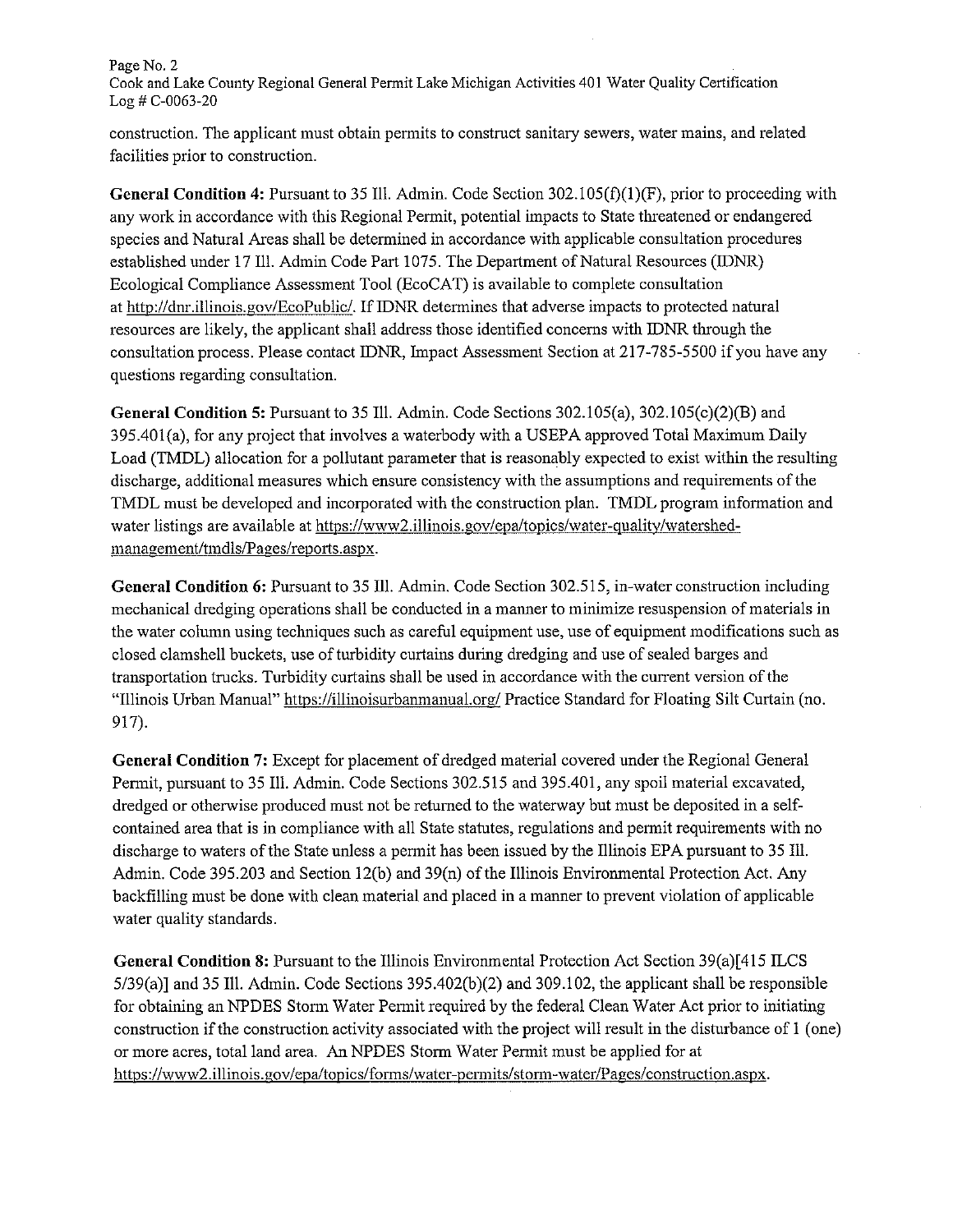## Page No. 3

Cook and Lake County Regional General Permit Lake Michigan Activities 401 Water Ouality Certification Log# C-0063-20

**General Condition 9:** Pursuant to 35 Ill. Admin. Code Section 302.515, the applicant shall implement all necessary sedimentation and erosion control measures consistent with the current version of the "Illinois Urban Manual" found at https://illinoisurbanmanual.org/.

**General Condition 10:** Pursuant to 35 Ill. Admin. Code Section 302.515, asphalt, bituminous material and concrete with protruding material such as reinforcing bar or mesh shall not be 1) used for backfill, 2) placed on shorelines/streambanks, or 3) placed in waters of the State.

**General Condition 11:** Pursuant to 35 Ill. Admin. Code Sections 395.401 and 395.205, the fill material used in Lake Michigan shall be predominantly sand or larger size material, with <20% passing a #230 U. S. sieve.

**General Condition 12:** Pursuant to 35 Ill. Admin. Code Sections 395.401, 302.515 and 302.504, all construction equipment and material that enters Lake Michigan shall be free of contaminants of any kind including, but not limited to: sludge, clay, dirt, oil, grease, organic matter, or any other pollutant that would produce offensive conditions or otherwise violate water quality standards.

**General Condition 13:** Pursuant to 35 Ill. Admin. Code Section 302.515, all hydraulic machinery used for this activity and deployed in or immediately adjacent to Lake Michigan shall utilize biodegradable or bio-based hydraulic fluids to minimize pollution in the case of broken or leaking hydraulic equipment.

**General Condition 14:** Pursuant to 35 Ill. Admin. Code Sections 395.401, 302.515 and 302.504, the applicant shall ensure that a spill avoidance and response plan has been developed and implemented for management of accidental releases of petroleum, oil, and lubricant products to the aquatic enviromnent during construction and for emergency notification of applicable downstream water supply operators. Absorbent pads, contaimnent booms and skimmers shall be available to facilitate the cleanup of petroleum spills. If floating hydrocarbon ( oil and gas) products are observed, the applicant or his designated individual will be responsible for directing that work be halted so that appropriate corrective measures are taken in accordance with the plan prior to resuming work.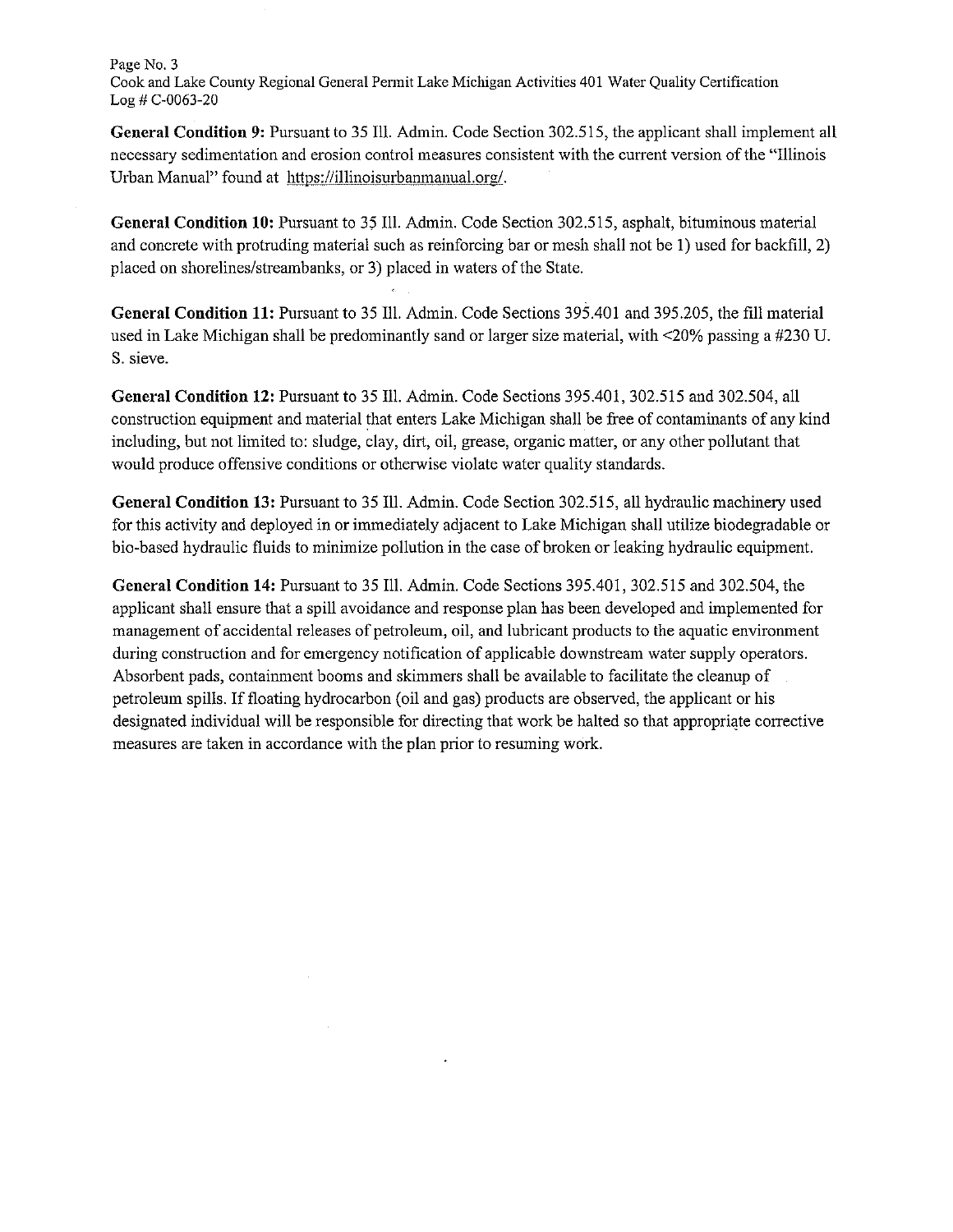Page No. 4

Cook and Lake County Regional General Permit Lake Michigan Activities 401 Water Quality Certification Log # C-0063-20

Should you have any questions or comments regarding the content of this letter, please contact Francisco J. Herrera at 217-782-3362.<br>Sincerely,

Darin E. LeCrone, P. E. Manager, Industrial Unit, Permit Section Division of Water Pollution Control

DEL:FJH:C-0063-20 PN and FS.docx

Attachment (Special Conditions for Section 401 water quality certification of the Lake Michigan Special Conditions)

cc: Records Unit IDNR, OWR, DWRM, Bartlett USEPA, Region 5 USFWS, Chicago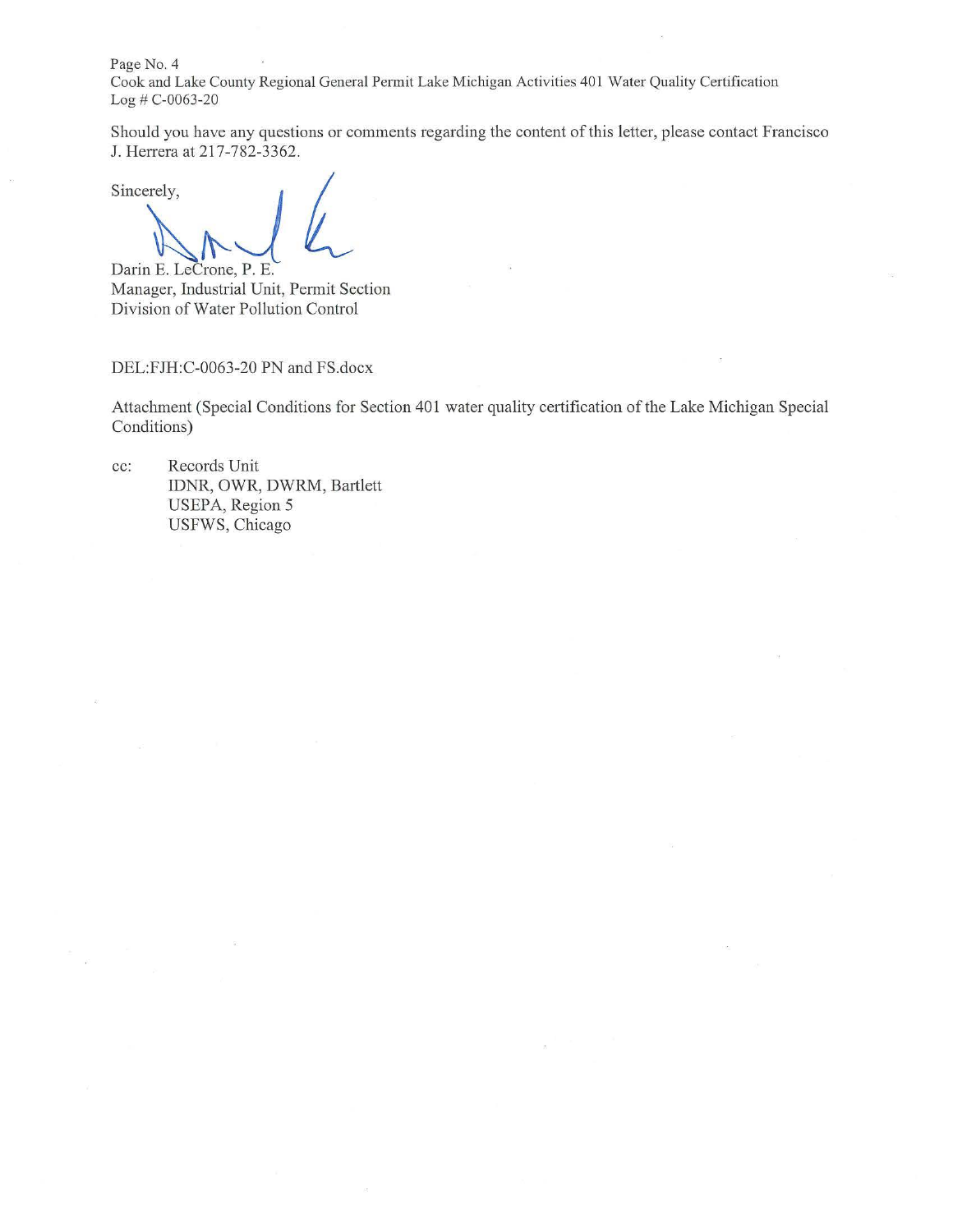Illinois Environmental Protection Agency

September 29, 2020

Section 401 Special Conditions applicable to activities 4 & 7 of the Regional General Permit for Lake Michigan

- I) Pursuant to 35 Ill. Admin. Code Sections 395.401, 302.105(a), and 302.105(c)(2)(B)(ii), an individual Section 401 certification shall be required for shoreline construction activities that may reasonably be expected to cause or contribute to violation of the USEPA approved Total Maximum Daily Loads for pathogenic bacteria. Specifically, this case-specific 401 requirement applies to 1) projects that include the installation or relocation of any municipal stonnwater drainage conveyance to Lake Michigan or 2) projects that meet all the following criteria:
	- a. the project or any component of the project is located within 500 meters of a public beach;
	- b. the project includes the installation or enlargement of shoreline features that create or enlarge an embayment. For purposes of this condition an embayment shall be considered any fixed feature(s) which encloses waters of Lake Michigan and has the potential to limit the exchange of freshwater between the enclosed waters and Lake Michigan by means of inhibiting both shore-parallel currents and shore-perpendicular currents; and
	- c. there is an existing or proposed natural or man-made stonnwater drainage feature that would discharge concentrated stonnwater runoff to the waters enclosed by the proposed embayment. For purposes of this condition, concentrated runoff shall be considered runoff from a land area that exceeds a single residential unit and associated grounds.
- 2) Pursuant to 35 Ill. Admin. Code Sections 395.401 and  $302.105(c)(2)(B)(ii)$ , for any shoreline construction activity that meets items (a) and (b) of the above condition but does not meet item (c), a case specific 401 certification will not be required provided the applicant implements appropriate Best Management Practices consistent with Table 5-1 of Illinois EP A's TMDL report titled "Total Maximum Daily Load, Shoreline Segments in Suburban Cook County, Illinois" dated May 15, 2013 to the extent necessary to address bacterial loading from constructed embayment structures and to ensure compliance with applicable fecal coliform water quality standards under 35 Ill. Adm. Code 302.505 and the geometric mean-of 126 cfu/IOOmL load allocation requirement under the above mentioned USEPA approved TMDL.
- 3) Pursuant to 35 Ill. Admin. Code Section 395.401, an individual Section 401 certification shall be required for discharges of dredged material originating from areas outside of Lake Michigan Basin waters under Illinois jurisdiction. Lake Michigan Basin is defined under 35 Ill. Admin. Code 303.443.
- 4) Pursuant to 35 Ill. Admin. Code Sections 395.401, 302.105(c)(2)(B)(ii), 302.515, and 302.504, an individual Section 401 certification shall be required for the discharge of hydraulically dredged materials.
- 5) Pursuant to 35 Ill. Admin. Code Sections 395.205, 395.401, 302.105(c)(2)(B)(ii), 302.515, and 302.504, for discharges resulting from open water disposal or beneficial use of mechanically dredged materials obtained from Lake Michigan the pennittee shall comply with the following requirements:
	- a. Physical and/or chemical analysis shall be conducted prior to discharge of dredged materials to evaluate the suitability of the dredged material for discharge and to detennine the necessity of additional pollution control measures. For a recurring dredging operation, the sampling and testing frequency shall be considered consistent with 35 Ill. Admin. Code 395.205 if: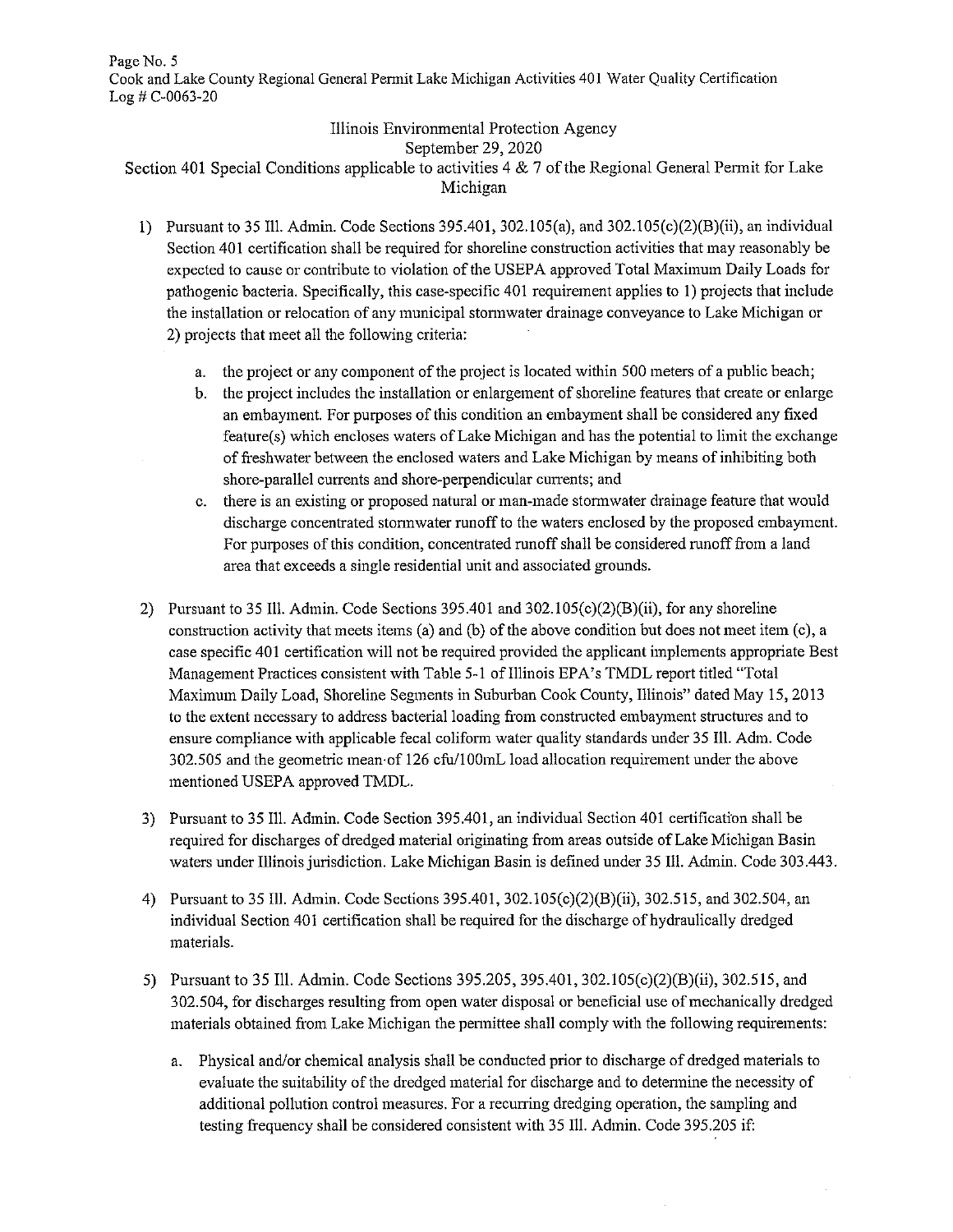Page No. 6 Cook and Lake County Regional General Permit Lake Michigan Activities 401 Water Quality Certification

Log# C-0063-20

- 1. Sampling and analyses are conducted prior to each yearly dredge event, or
- ii. Sampling and analyses are conducted on a "once-per-permit" basis in accordance with written approval by the Illinois EPA. Such approval will be requested in writing to the Bureau of Water by the applicant and will specify the reduced sampling and analysis requirements. The Agency's approval ofreduced sampling and analysis will be based on the applicant's demonstration of compliance with pennit conditions and water quality standards over a period of time consisting of no less than the ten ( 10) most recent annual dredge events. A request shall consist of the following items:
	- I. An evaluation of the results of all the particle size analyses, 4 hour supernatant analyses and surface water monitoring sample analyses conducted over the ten (10) most recent annual dredge events.
	- 2. A detailed description of the collection and testing procedures of collected samples with a topographical map showing sampling locations.
	- 3. An evaluation of the results of all the Polarized Light Microscopy (PLM) and Transmission Electron Microscopy (TEM) over the ten (10) most recent annual dredge events.
- b. The following sampling and analysis shall be conducted on a representative number of samples from the dredge cut (minimum of 3 samples analyzed separately):
	- 1. A particle size distribution using a No. 230 U.S. sieve.
	- ii. Analysis of asbestos by the following methods:
		- I. PLM and TEM methods shall be used for asbestos testing. All samples shall be analyzed be each asbestos test method.
		- 2. For new dredge cuts, the modified Superfund method as described in Special Condition 5(f) shall be conducted at least one time where dredged material is to be placed on a beach or in nearshore waters for beach nourishment. After the initial modified Superfund testing is conducted on a particular dredge cut and the results are detennined to fall below the asbestos concentrations provided in Special Condition 5(d)(iv), the modified Superfund method testing is not required for subsequent dredge events.
	- iii. Resuspension analysis:
		- I. For open water placement of dredged material, a supernatant test, based on settling periods of at least zero  $(0)$  and four  $(4)$  hours, shall be conducted on each representative sample and the receiving water. Supernatant analysis will be conducted in mass per volume for the following parameters: total suspended solids (TSS), total volatile solids (TVS), ammonia-nitrogen (as N), phosphorus (as P), total dissolved solids (TDS), sulfate, chloride, lead (total), and zinc (total).
		- 2. For beach placement of dredged material, an elutriate test shall be conducted on each representative sample and the receiving water. Elutriate analysis will be conducted in mass per volume for the following parameters: total suspended solids (TSS), total volatile solids (TVS), ammonia-nitrogen (as N), phosphorus (as P), total dissolved solids (TDS), sulfate, chloride, lead (total), and zinc (total).
		- 3. Parameters shall not exceed Lake Michigan Basin water quality standards, 35 Ill. Admin. Code 302, Subpart E. If water quality standards are not met, then the applicant shall conduct water quality monitoring at the dredged disposal site to ensure water quality standards are met at the boundary of the mixing zone, as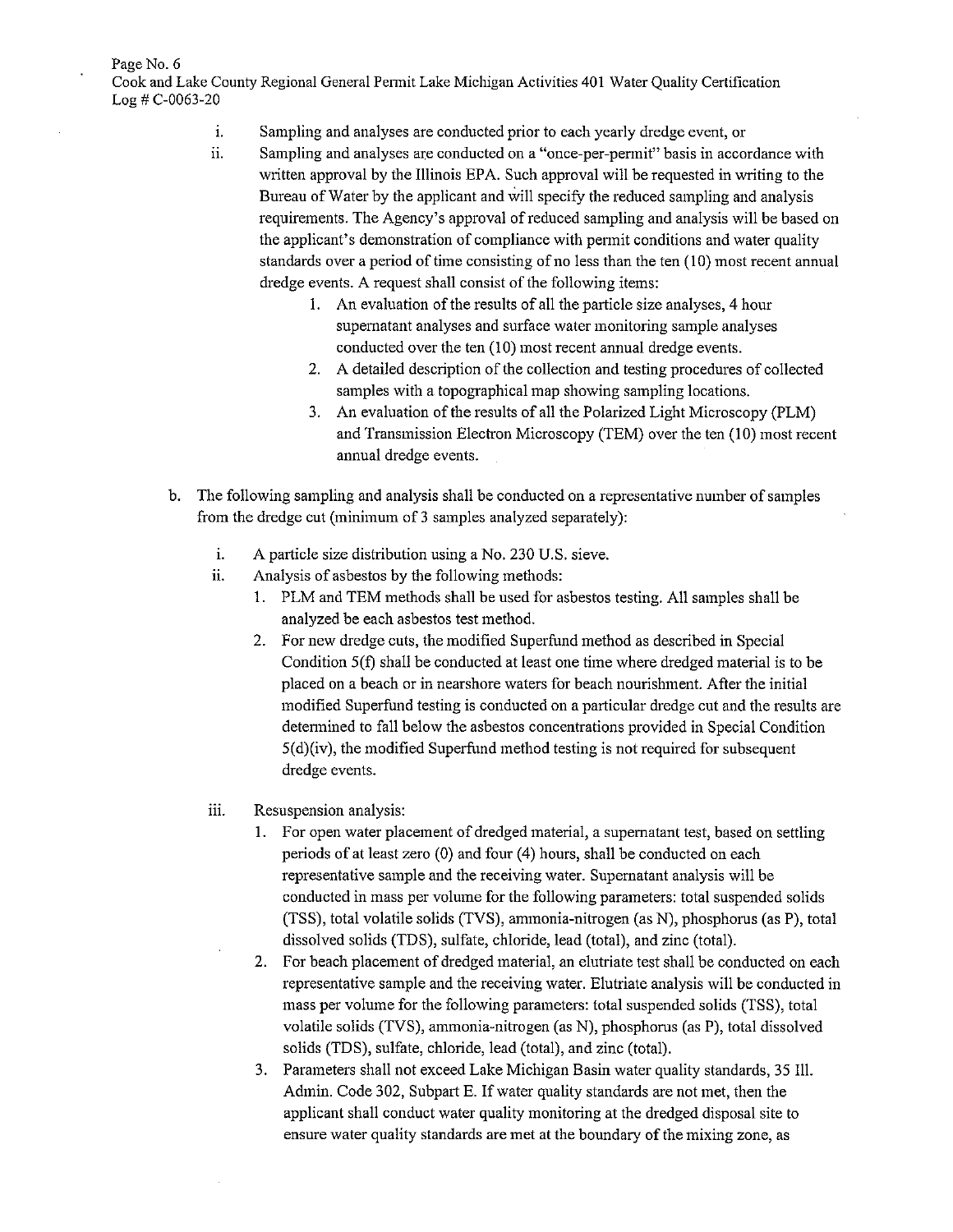Page No. 7 Cook and Lake County Regional General Permit Lake Michigan Activities 401 Water Quality Certification Log# C-0063-20

> detennined using models described in the Inland Testing Manual, Appendix C, if applicable. If models show water quality standards will not be met at the boundary of the mixing zone, then dredged material shall be govern by condition 5(e).

- c. Water quality monitoring shall be conducted during open water placement activities if the 4 hour supernatant test results of the dredge material exceed the following concentrations: 0.02 mg/L ammonia-nitrogen (as N), 12 mg/L chloride, 0.007 mg/L phosphorus and 15 mg/L of total suspended solids (TSS). The following parameters shall be monitored on a twice weekly basis in the first week of the dredging event and weekly thereafter and reported in mg/L: total suspended solids (TSS), ammonia-nitrogen (as N), phosphorus (as P), and chloride. The mean 4 hour supernatant test result may only be used to make this detennination provided the mean value is based on a minimum of IO samples. The water quality sampling shall be conducted in accordance with the following:
	- 1. A sample of the water quality at the placement site shall be collected prior to the start of dredging activities, at surface and mid-depth elevations consisting of water hardness, water pH, and water temperature in addition to the above listed parameters.
	- ii. Water quality samples shall be collected at surface and mid-depth elevations at two locations representative of the prevailing water current direction, one at approximately I 00 feet from the discharge point and the other at approximately 500 feet from the discharge point.
	- iii. Water quality samples shall be taken at approximately one  $(1)$  hour and four  $(4)$  hours after the discharge of dredge material commences.
	- 1v. Sample laboratory analysis results, drawings depicting the location of each collected sample point, the volume of dredge material discharged, method of dredged material placement and the dredge disposal location shall be recorded and compiled into a monitoring report. The monitoring report shall also provide the following infonnation: method of determining downstream sample locations; date, time, location, and individual(s) who perfonned the sampling; the laboratory analysis sheets; date and time that discharge begins and ends.
- d. All parameters tested in accordance with condition 5 shall be tested by methods in accordance with 40 CFR 136 with reporting limits that do not exceed the following values:

| Ammonia-Nitrogen (as N)                                       | $0.02 \text{ mg/L}$ |
|---------------------------------------------------------------|---------------------|
| Chloride                                                      | $12 \text{ mg/L}$   |
| Lead (total)                                                  | $0.05$ mg/L         |
| Phosphorus (as P)                                             | $0.007$ mg/L        |
| Sulfate                                                       | $24 \text{ mg/L}$   |
| Total Dissolved Solids (TDS)                                  | $180 \text{ mg/L}$  |
| Zinc (total)                                                  | $0.159$ mg/L        |
| Polarized Light Microscopy (PLM)                              | 1% ACM              |
| Transmission Electron Microscopy (TEM)                        | 1% ACM              |
| Asbestos Superfund Method                                     | 2 Ms/g $PM_{10}$    |
| ACM (Asbestos containing material)                            |                     |
| Ms/g PM10 (Million structures per gram of particulate matter) |                     |

e. Should any of the results obtained from special condition 5(b) meet the following, the applicant shall submit the results to the Agency for written approval 90 days prior to proposed dredging.

 $\mathcal{L}_{\mathrm{eff}}$